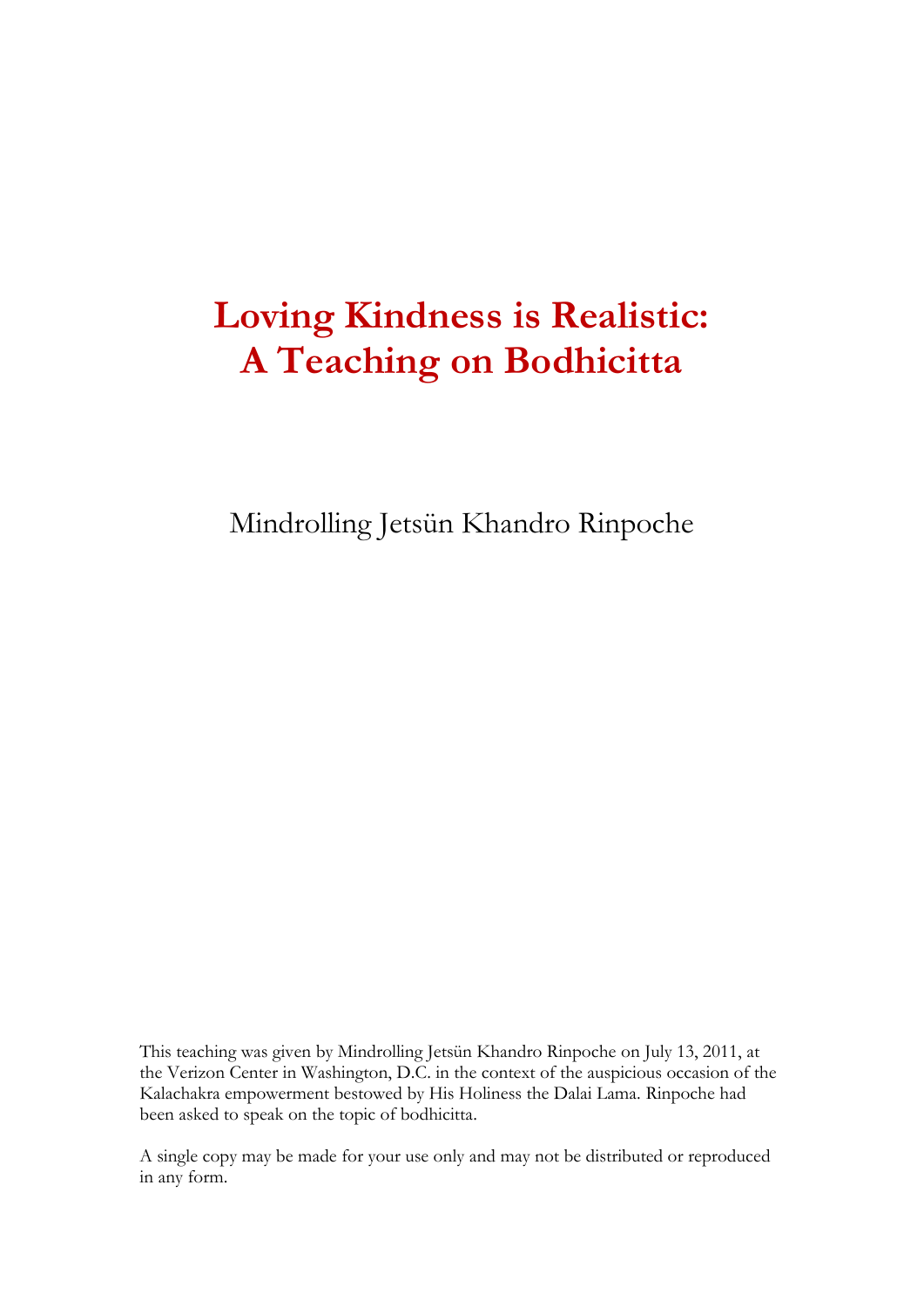# **Loving Kindness is Realistic**

Good evening everyone. I would like to begin by expressing great gratitude to everyone from the capitol area and beyond who have worked for many months to enable us to have this wonderful occasion and the blessings of the presence of His Holiness, the Dalai Lama. (Applause)

His Holiness's blessings, teachings, and the commencement of the empowerment and initiations today—and most importantly, simply the inspiration of his presence—speak volumes of the Buddha's teachings. To add anything to that would just be words. But we live in a world of concepts built with words, and sometimes working with words may be helpful for our path of practice. So I am very honored and happy to be here this evening.

#### [Editor's note: *The following remarks refer to some unruliness that arose in the very large crowd, during the distribution of kusha grass and protection cords*.]

I have been asked to say something on the topic of bodhichitta. This is, of course, a very profound topic and the integral essence of Buddhadharma. At the same time, given today's events, this topic may also serve to allow us all to enjoy simply sitting down calmly and being a little more tolerant and patient with one another. (Applause)

We have all gathered to hear and to seek the blessing empowerment of His Holiness, whose message has always been altruism, kindness, and selflessness. Repeatedly, His Holiness reminds us, in many different ways, that the best legacy of our human life is the practice of *decreasing* self-absorption and a self-cherishing attitude. Hearing this again and again, it becomes very important not only to believe in it, follow it, and hold it as our view, but also to actualize it in our conduct and our attitude.

Receiving kusha grass is a very important part of the preliminaries of the empowerment; and, too, we would all like to receive blessing cords and protection cords. But the quintessence and genuine core of all blessings—particularly from the Vajrayana perspective of following the guru's command to integrate the teachings into our lives the very pith instruction of the kusha grass and protection would be to actually *embody*  the teachings.

This instruction doesn't have to fill volumes of books. It doesn't have to be said in many Sanskrit or Tibetan words, and it doesn't have to be a philosophy or religion. It is just two words: loving kindness.

Bodhichitta is loving kindness. And so a contradiction *will* come if, for example, I talk about bodhichitta but then hold kusha grass to be more important, or if I run after blessing cords at the cost of loving kindness. There is a contradiction in that, which doesn't particularly come from the Buddhist teachings.

I was teasing the volunteers—who were very sad not to be able to get kusha grass to everyone—to just bid everyone "good night" with a smile and, instead of kusha grass, wish them sweet dreams. After all, the purpose of the kusha grass is to indicate the kind of dream that would connect you to tomorrow's empowerments. If His Holiness knew that you had sweet dreams that wished everyone goodness, happiness, and peace—which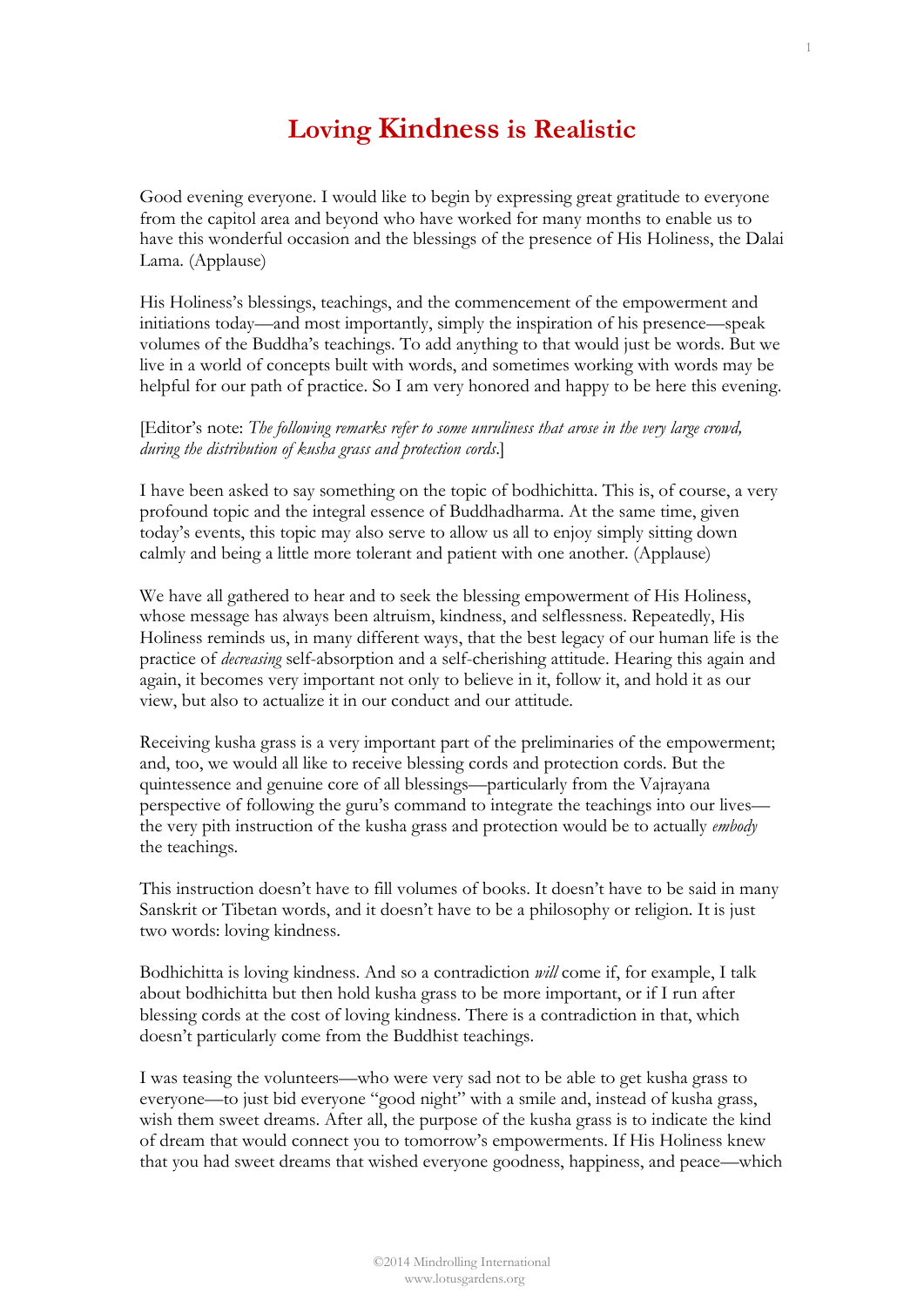is the most essential thing to accumulate here with the Kalachakra in Washington D.C. that will have truly brought about the fruition of the empowerments.

#### **Awakened Heart and Mind of Enlightenment**

Many of you are familiar with the term bodhichitta. For those of you for whom it is new, a very simple translation might be "awakened heart," or literally "awakened mind of enlightenment."

A slightly more elaborate explanation might translate bodhichitta as "courage." By cultivating a basis of courage in your own state of mind, you are able to diminish and possibly abandon the stronghold of all those circumstance that obstruct your inner potential to be helpful, loving, and kind to others. That would be the first thing.

Second, bodhichitta is the basis upon which one is able to cultivate and strengthen *positive* ideas and circumstances. Thus—by decreasing those causes that inflict harm and suffering—we increase a state of mind that can truly bring about the causes and conditions of happiness in others' lives.

A simple way to look at it is to ask yourself this question: As a human being, is my life increasingly directed towards building up the causes and conditions that create an environment of happiness for myself and those around me? That is how to find out if you are working with bodhichitta.

Bodhichitta is not about working with some big Sanskrit or Tibetan philosophy or project for the future. And—other than four basic conditions—it does not depend on external conditions.

#### **Generating Bodhichitta**

There are four primary conditions upon which bodhichitta can be based and generated.

Number one: bodhichitta—whether you call it good-heartedness, loving kindness, enlightened heart, or awakened heart—is able to arise from innate wakefulness. If you are someone with an innate power of reflection or thoughtfulness, gentleness, and quietness; if you are able, without depending on any external supports, to wake up to the *feeling* that bodhichitta resonates in your mind—this is one way that bodhichitta can be generated.

> *Virtue is about using your senses in a way that is responsive to the needs of others.*

Second, bodhichitta is generated through the strength of a virtuous life, which means one's virtuous attitude and conduct. Such virtue is nothing profound. It means being mindful and consciously aware of how your actions and speech affect others. When you go to a restaurant, for example, and some wonderful person holds the door open so you can pass through, that is a simple gesture of virtue.

Virtue is about decency; it's about respect. Virtue is about using your senses in a way that is responsive to the needs of others. If that kind of virtue is naturally strong in you even if you cannot *say* the Sanskrit word—you can be sure that bodhichitta resides in your heart.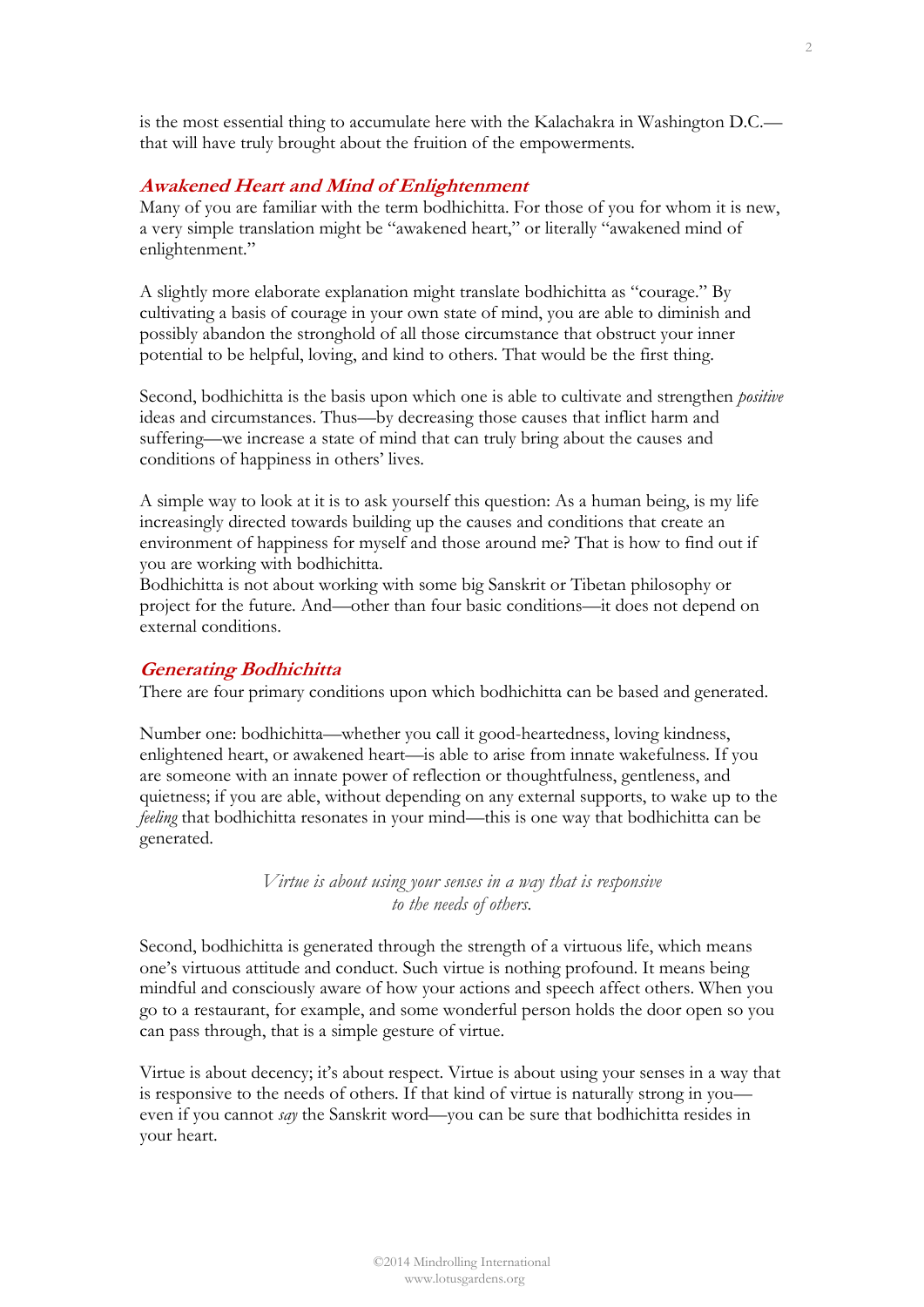Third, bodhichitta is said to arise from the strength of meditation and contemplation. Through the power of meditating and contemplating, you may meet with the inner wisdom awareness. That very simple "clicking-in" brings the awareness that the actions of your body, speech, and mind do impact the lives of others. You cannot be careless with your attitude or actions, because this is not—as many of us believe—just your life.

Our lives *do* depend on others; in the same way, many lives do depend on us. What I say and do, my personality, mannerisms and behavior, my likes and dislikes all have an immense impact on the lives of my family and friends, the people I work with, my community, society, and the world at large. When that awareness arises as the resultant state of contemplation, meditation, or reflection that is also a point where bodhichitta can arise.

The fourth basis from which bodhichitta can arise is what you are experiencing [during the Kalachakra empowerment]: by being in the presence of an enlightened spiritual master, whose very life is an inspiration to cultivate bodhichitta. This is the fourth way one may be inspired to meet with bodhichitta. Then you don't have to spend so much time philosophizing about one of the most simple, beautiful, and most cherished qualities of human nature: loving kindness, which is bodhichitta.

It is very helpful to explore these four: innate wakefulness, the strength of virtue, the strength of meditation, and being in the presence of great beings who exemplify great compassion and loving kindness. These are the bases from which bodhichitta can arise.

#### **Five Things to Cultivate**

What, then, are we producing or cultivating through our innate wakefulness? Through the strength of our virtue and meditation, or through being in the presence of great teachers—what are we cultivating? To summarize this very wide topic, there are five principle things we should try to cultivate.

The first thing to cultivate—by which one can confidently say one is practicing bodhichitta—is unconditional love. This is "number one" for anyone trying to practice kindness through Buddhist teachings or any other mode of contemplation or reflection.

Loving kindness is not going to suddenly drop down from the sky because we are loyal to the idea of bodhichitta. We Tibetans have lived hoping that some day thunder and lightning would strike us, and suddenly we'd be more aware of basic sanity. But in the 1200-year history of Tibetan Buddhism, it hasn't happened. In the West, you tend to be more intelligent. You don't believe in those accidental enlightenment stories, which is very good. You should not cultivate the bad habit of the easterners waiting with devotion for something to accidentally strike. It is not going to happen.

Loving kindness and bodhichitta depend on a love that is unconditional. Unconditional love does not begin with somebody else, and you can't wait to develop it until everybody starts behaving. Unconditional love has to be given *at* the cost of your own agendas and ambitions.

That unconditional love, however, is not difficult to produce for human beings. As fathers and mothers, husbands and wives, as children and parents, as friends, as teachers, as doctors and lawyers—well, I don't know about the lawyers (laughter)—we *are* familiar with generating kindness. And just as you may not be confident that your kindness is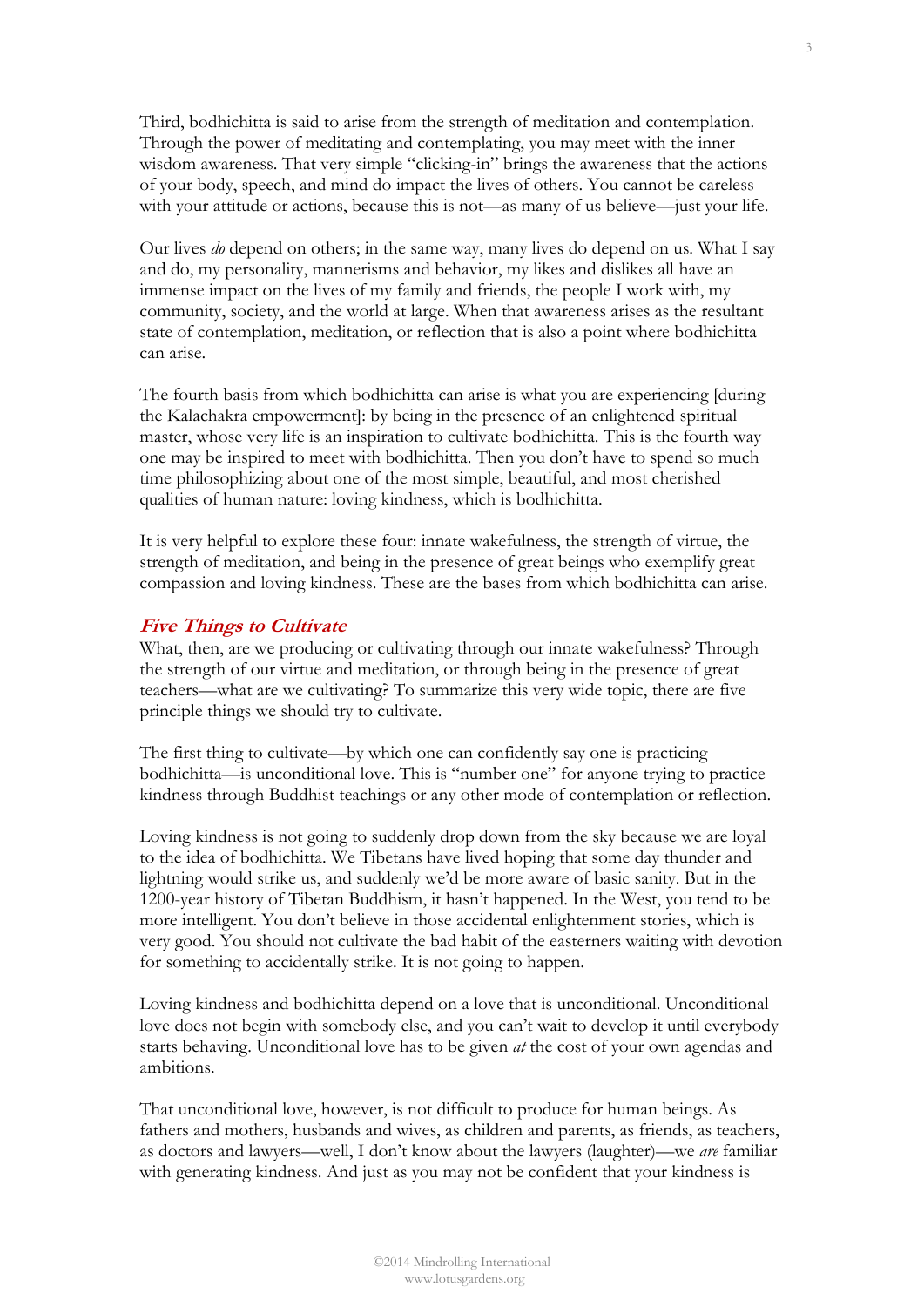100-percent unconditional, neither can you be totally sure that you do not know how to love.

You do know how to love. Unconditional love, however, does not happen on day one or day two or year one of being a Buddhist—unless you have absolutely wonderful potential and wisdom. Unconditional love is a process that builds on smaller amounts of love: love that is immediate, that is now, that is done today—and if not actually done, is at least thought of today.

You begin by *thinking* of cultivating loving kindness. You begin teaching yourself that this is not difficult to do. It is something you like to do. It is something that makes sense. By developing an affinity with the ideology of loving kindness, the human mind begins to understand what loving kindness is.

> *That... negative habit can be transformed into a positive habit. You can make loving your habit, you can make patience your habit.*

The one reason that so many negative ideas and concepts—anger, jealousy, arrogance, intolerance, impatience—get stuck in our minds is repetition. Repeating an action, again and again, makes it so familiar it becomes a bad habit. But that same negative habit can be transformed into a positive habit. You can make *loving* your habit. You can make patience your habit. You can repeat the thought of loving kindness in your mind to the point where loving kindness becomes such a strong concept, you must put it into practice.

This first kind of love, unconditional love, is the nature of bodhichitta. So if anyone asks, "what is bodhichitta?" the first answer is that bodhichitta is unconditional love. This is something you are familiar with. You just have to build it up to become stronger, more pure, and more evident in your everyday life.

The second thing to cultivate is a strong sense of awareness that cherishes loving kindness and wishes happiness for all sentient beings. You may *say* you want to develop bodhichitta and the mahayana teachings, the prajnaparamita teachings, of the Buddha, upon which are based the bodhichitta practices of the bodhisattvas. But the practice of bodhichitta must be based on a mind that truly cherishes the wellbeing of others. So you are teaching yourself to think in such a way that all others have happiness.

To actually like happiness, to want happiness and the encountering of the causes of happiness for all sentient beings—that is the second point.

Third, to cultivate bodhichitta is to have a strong, undiminishing aspiration that all sentient beings never meet with suffering or the causes of suffering. Knowing that all beings would enjoy moments without suffering, you must cultivate a strong wish—just as strong as you wish for everyone to meet with happiness—that they not encounter suffering. And when you do see suffering, learn from that suffering to make even more of an aspiration that other beings do not encounter such unfortunate circumstances.

In that way, make suffering bring a greater understanding of suffering and a greater wish that suffering not befall all other sentient beings. That is the third point to cultivate.

*May I become enlightened in order to exhaust every iota of*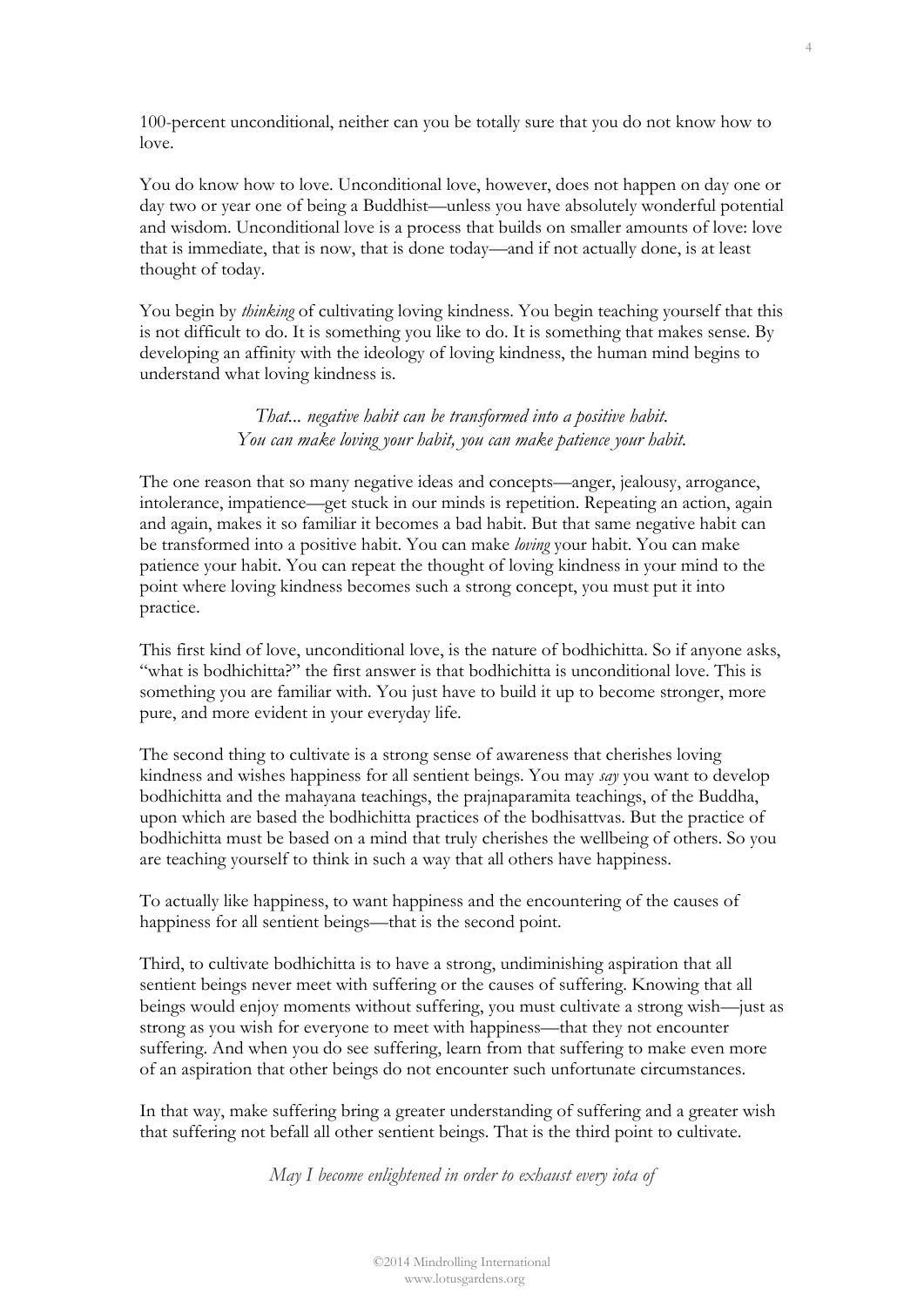#### *self-cherishing. In this way, may I serve the purpose of others.*

Fourth, the bodhichitta nature is based on cultivating a strong wish for enlightenment. Not the kind of enlightenment so misunderstood in today's world of spiritual materialism, rather enlightenment that allows you to overcome absolutely all traces of self-cherishing.

"May I become enlightened in order to exhaust every iota of self-cherishing. And in this way, may I serve the purpose of others." *That* is enlightenment—and that is the fourth aspect of the bodhichitta nature.

> *Simply put: by cultivating diligence in building mindfulness, mindfulness will free you from becoming a cause of suffering to others.*

The fifth aspect of bodhichitta is the cultivation of diligence and exertion. The increase of diligence and exertion brings the decrease of all obstructing circumstances that create within you the possibility of bringing harm or hurt to another sentient being. Simply put: by cultivating diligence in building mindfulness, mindfulness will free you from becoming a cause of suffering to others.

These five aspects of the bodhichitta nature are summarized as "cultivating bodhichitta." Looking at loving kindness from these five perspectives, we are actually looking at engaging bodhichitta in action.

#### **Bodhichitta in Aspiration and Action**

Now, loving kindness is a very popular topic. We have numerous books on loving kindness, and we like to meditate on loving kindness. But I often tease our Buddhist friends that it's very nice to *like* the idea of cultivating bodhichitta and loving kindness. You all like the idea of breathing out kindness and light, and breathing in the suffering of sentient beings in the form of black light. But I would love to see the day when the spread of loving kindness is not restricted to the breath. If I were on the receiving end, I'd like to get something other than hot air. (Laughter and applause) Sometimes it's important to go out of the beautiful box of spirituality to actually see what you are trying to do. It is very important—especially if you've begun to see yourself as a Mahayana Buddhist trying to practice bodhichitta—to go outside the community of Buddhist practitioners and actually engage with the world. People there are more grounded and more able to give you honest feedback than you might get in an environment like this.

The real feedback happens outside the door. Sitting inside in an air-conditioned stadium, it is fairly easy to send out the good air of loving kindness to others. But this is just a prelude to actually generating bodhichitta.

The actual generation of bodhichitta must be strengthened by mindfulness: a mindfulness strong enough to watch every deception that your body, speech, and mind come up with, to secretly and constantly give you the message of self-cherishing selfabsorption.

The message of cultivating loving kindness is a very simple message that has nothing much to do with Buddhist teachings. Loving kindness is a natural affinity, a natural emotion or feeling, which we can actually understand in the most simple way. But that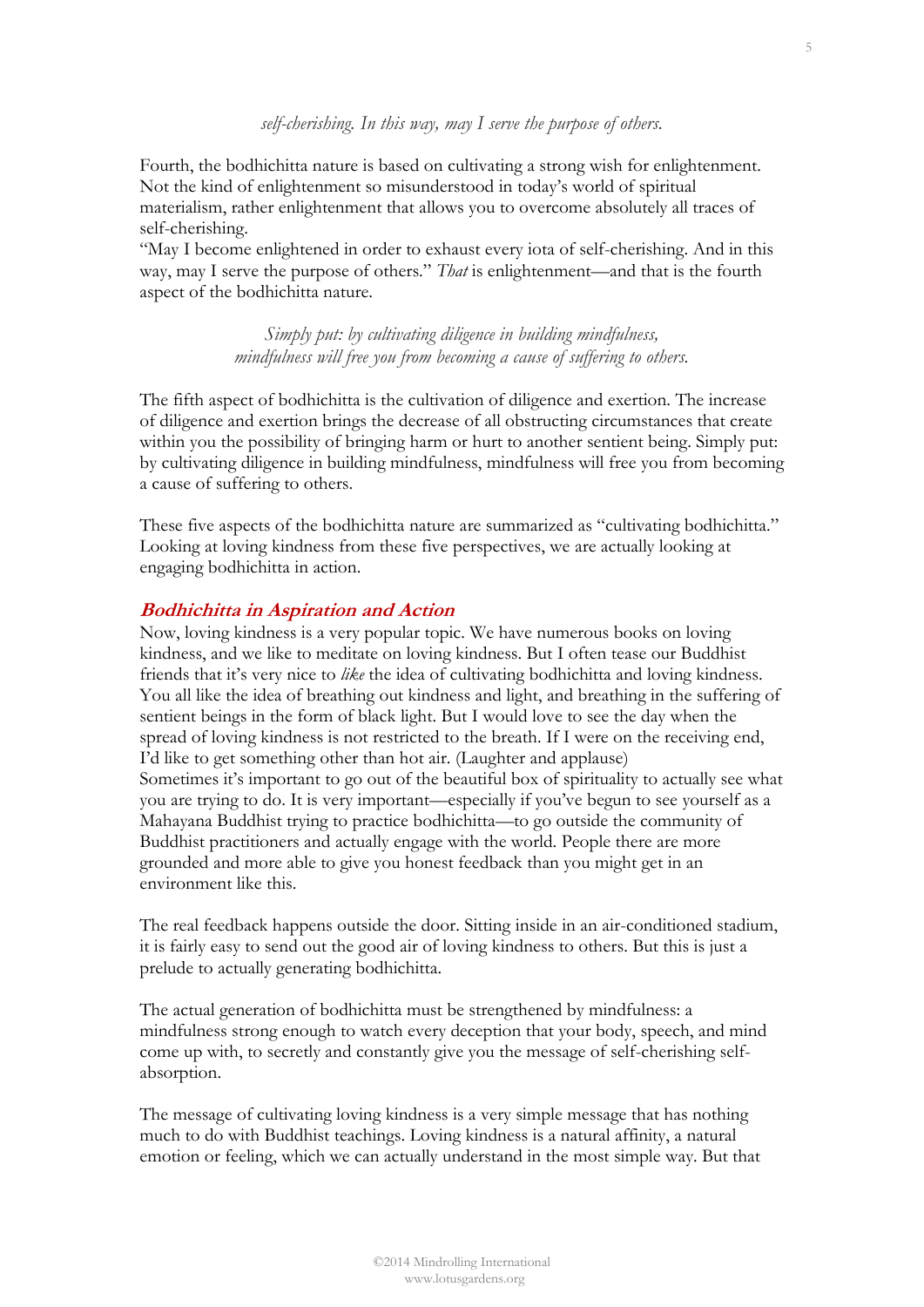simplicity is often drowned in the slyness of our self-cherishing attitude, which has become a very strong habit in our personalities.

It is through the kindness of the many great teachers—beginning with the Buddha himself, to the many teachers especially in the Mahayana tradition—that we are able to cultivate these teachings. In the Tibetan Buddhist tradition, it is from Asanga and Nagarjuna, two great exponents of these teachings, that we have two prevalent traditions of cultivating the bodhisattva vow and developing bodhichitta.

## *Everyone wants happiness and no one wants suffering.*

Of course, all the diverse lineages have certain subtle distinctions, but I would like to talk here about their similarities. All the traditions give this same instruction: because we are so used to living lives dominated by self-cherishing, it is essential to quiet the mind and cultivate a practice that encourages us to get in touch with what is actually a natural emotion and inherent nature of all human beings.

Human beings are the *only* ones who can desire happiness and actually do something to bring it about. This is an immense power and ability that human beings are endowed with. The great teachers beginning with the Buddha himself began teaching the Dharma by tapping into this inherent ability and wisdom, which is the nature of all human beings.

As the teachings always say: Everyone wants happiness and no one wants suffering. This simple line is the basis of compassion and altruism. It directs our attention to the fact that what human beings are trying to cultivate is a potential that we actually have. We all have the freedom to want happiness, as do all other beings; but we can actually do something to bring happiness about. No other beings are fully capable of generating or producing this quality. To tap into this natural potential, we have the different methods of Buddhist mediation that have to do with cultivating bodhichitta.

The similar emphasis of *all* the lineages, particularly those of Nagarjuna and Asanga, lies in cultivating two kinds of bodhichitta: aspiration bodhichitta and engagement bodhichitta. Aspiration bodhichitta simply means cultivating bodhichitta in one's thinking; engagement bodhichitta means cultivating bodhichitta in one's actions.

The problem is that we all want to immediately launch into compassionate action. When I first started coming to the west, it seemed the topic I was most often asked to speak on was compassion in action. It's a nice topic—but if you launch into it without really working with your own aspiration, a problem arises where the action and the drive for the action both become diminished.

I always like to use the example of the nuns I live with. Now, Tibetan nuns are very good people, very innocent and naïve. And when they hear teachings that happen to be on building generosity and compassion, they become highly inspired to become generous bodhisattvas. So for the first day or two we have the nuns giving everything away. But the pattern we observed was that it only took a week or two, until all the younger nuns were going around trying to take their things back. We then had to make a rule in the nunnery: after attending a teaching on generosity and compassion, nobody is allowed to give anything away until they are really sure they won't take it back. (Laughter)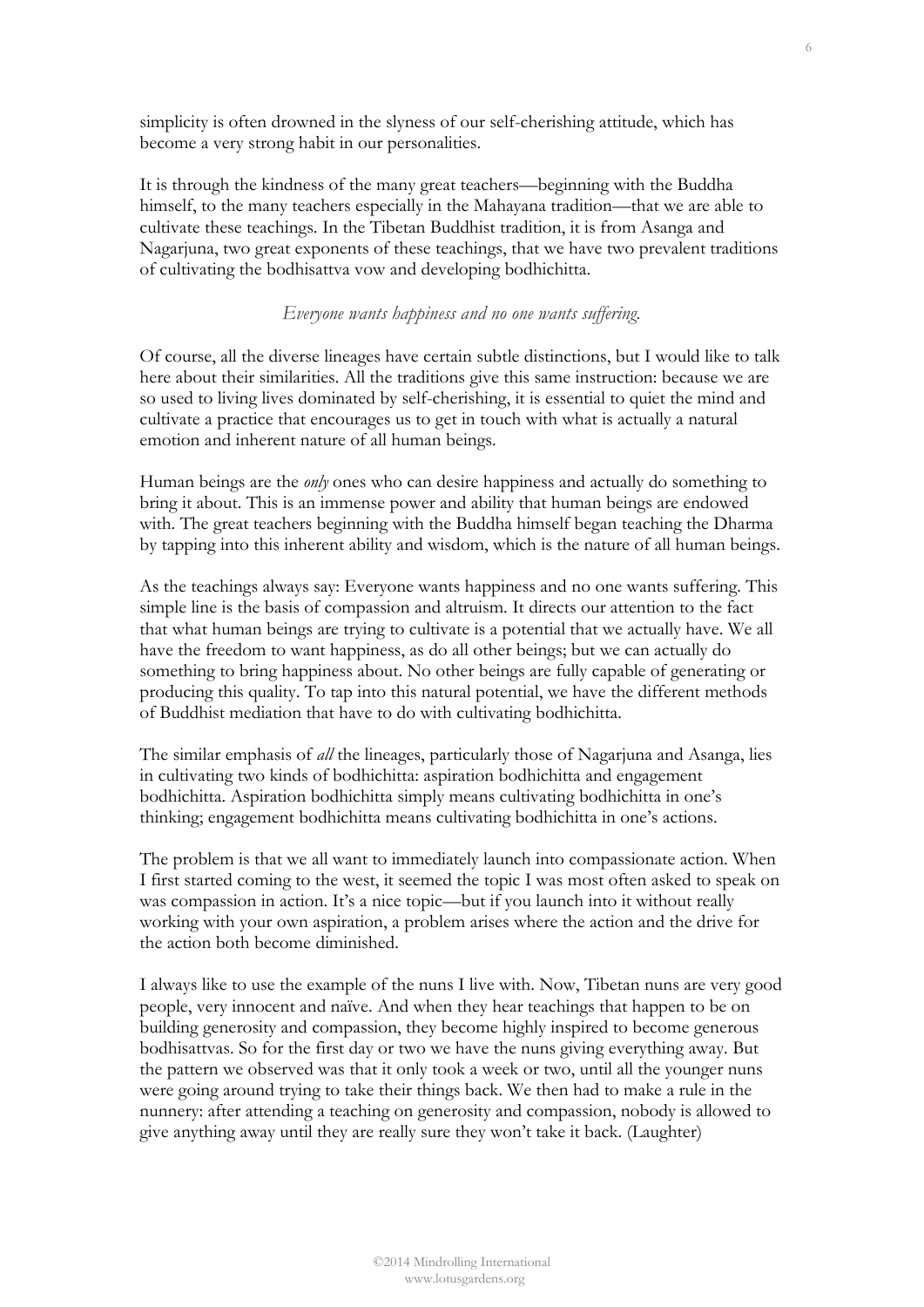This is just a simple example of what can actually happen if you do not first cultivate aspiration bodhichitta in your own mind.

#### **Four Immeasurable Qualities**

To cultivate aspiration bodhichitta, you must work to cultivate what are known as the "four immeasurable qualities."

First, aspiration bodhichitta is about thoroughly generating in your mind a sincere wish for the happiness of all sentient beings. This is called cultivating the quality of loving kindness. You can begin by bringing to mind someone to whom you can really express your love and kindness. Practice with them first—because in order to develop the great compassion of bodhichitta, one has to begin with a kind and loving mind.

I remember one day—after many years of being with students and speaking about various dharma topics—going back to my teacher, who asked me a simple question: "Do you really like the people you talk to about Buddhist teachings?" When I thought about this, I found that I didn't necessarily dislike them, but I didn't *like* them, either. That was a moment in my life when I realized how extremely important it is—prior to any ambitious hope of compassion for all sentient beings—to be willing to let go the selfcherishing attitude that one lives with one's whole life.

You have to start by liking others. You will have to learn to see another person and train your mind to say that you have no problem with how they look; no problem with what they're saying; and no problem with the fact that they're sitting in front of you and you can't see a thing. You must be able to like these fellow human beings you live with. This is the kind of loving kindness you must cultivate.

The second quality is an attitude of compassion—which will never arise without understanding the magnitude and heaviness of suffering. I come from India, and I really believe this is one country where you can really practice well. Because one of the greatest things you find in the East, especially in India, is that everything is there to be seen. Of course, like every other country, there are layers and layers of good hiding. But it is nothing compared to what I find in the west, where you have an absolutely beautiful way of packaging things.

In this modern world, we have built up our societies in such a way that we've all become very adept at covering things up. Nothing looks ugly or sad, nothing looks inefficient, nothing looks like it's actually on the verge of a nervous breakdown. Everyone looks very good—but this kind of cover-up doesn't allow us to address the issue of suffering.

Many have come to a point of trying to understand suffering through books. Of course, some will say: Yes, I *do* understand what suffering is. I'm suffering from a disease—or divorce, or I've lost my job, my money, my home. *That* is suffering.

Yes, indeed, that is suffering. On the other hand, it does not open our mind to the pain and hurt that millions of sentient beings are actually experiencing in this world. And that builds up a bubble: a beautiful bubble that we keep chasing—and in that chase, we forget how to live with and be tolerant of one another.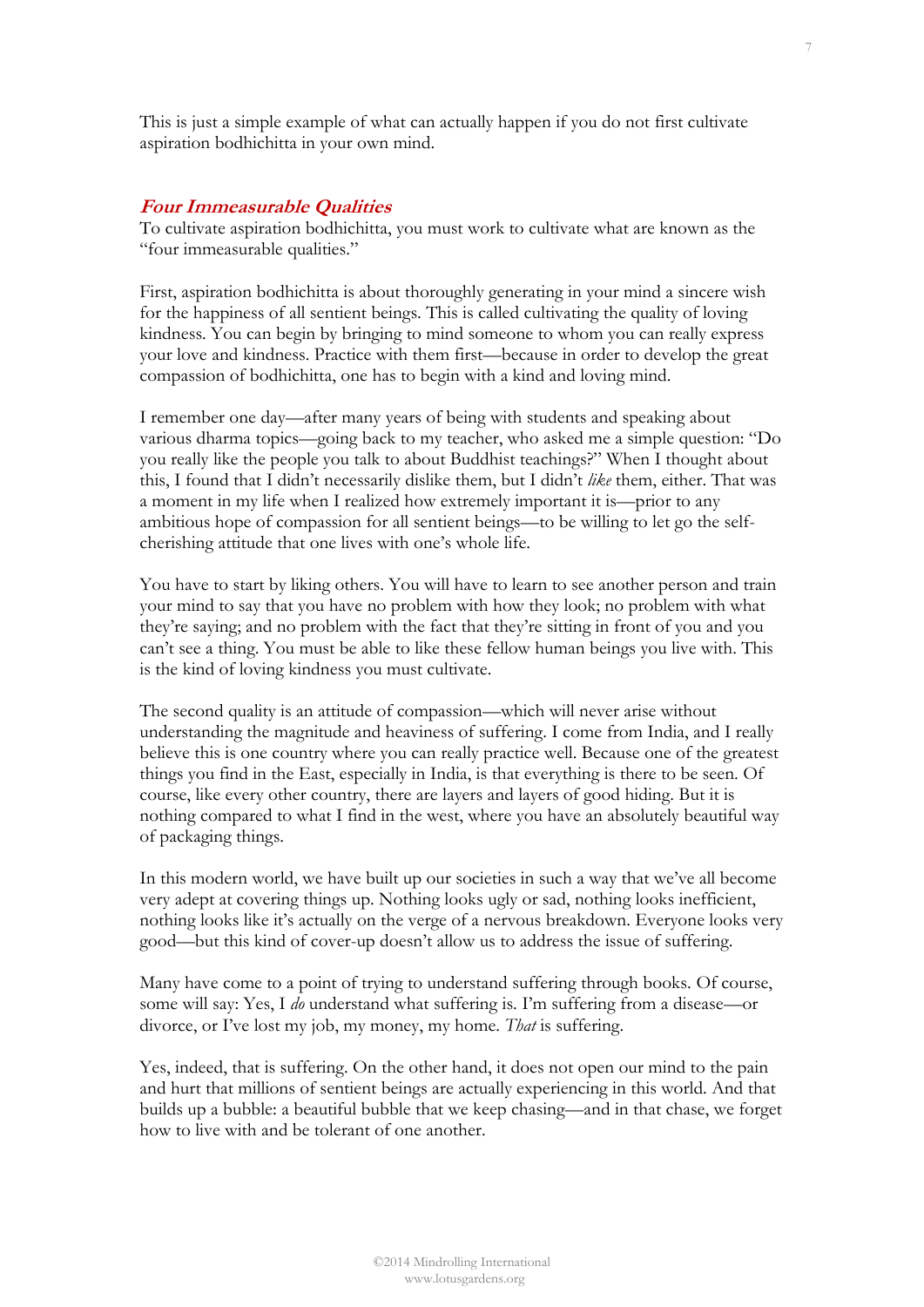In order to make your heart moist with compassion, you will have to become brave enough to look straight into the eyes of the pain and suffering of others. You will have to look into the needs of people's minds and see their hunger, anxiety, apprehensions, and insecurities. You will have to be able to read beneath the make-up and polite words and through that develop a sympathetic attitude.

Compassion depends on a sympathetic attitude that is able to hear and see others—and not just live in a cocoon or bubble of one's own expectations of a beautiful painless world. Compassion is the second immeasurable quality.

The third quality is the cultivation of joyfulness. You will never be able to understand genuine kindness and compassion if you are not joyful. The problem is that people think that to be kind, patient, and free of anger means to be a doormat. It means people will take advantage of you—and then what will happen to *me*? And that makes you go back to the natural habit of self-cherishing, where there is no happiness or joy.

The joyfulness we're talking about is not a "ha, ha" kind of a happiness. It is not about building superficial happiness out of one's endeavor to cultivate loving kindness and genuine compassion. Joyfulness comes from something very simple: the ability to look at another person and find something *good* about them, rather than habitually seeing what's "wrong."

When I was growing up in a Catholic convent school, a bishop and some priests would come to teach us. I remember they would have us look at a glass of water and ask, "Is this glass of water half empty or half full?" And they would talk about developing a positive attitude, and how you shouldn't see the glass as half empty, but as half full. I take great inspiration from this simple example.

Now examine how your own mind works. For example, you are one of 11,000 people in the Verizon Center in the presence of His Holiness. You are sitting on a chair, and someone keeps walking in front of you during a session of meditation. How does your mind work? Does it say, "What a nice walk that man is having around the center"—or does it say, "Why can't he just sit down?" (Laughter)

You have to hear your mind and the ideas it builds up when it looks at the environment, or sees another person, or is just able to wake up and say, "What a good day."

Joyfulness is the ability to see something good: something good in the day, something good in the society and community, something good in your home, something good in yourself and those around you. A positive attitude makes you feel closer to others—but it's a tremendously difficult practice to do. You may find it easier to have sympathy, easier to love and cherish others. Just remember that it is extremely difficult to develop positive ideas in relation to another person.

So joyfulness also comes from what we call "seeing the accomplishment of others." This means finding your happiness in the happiness of others—and giving up the idea that your own happiness can only come when *you* are the compassionate one. You will have to learn to be compassionate by not only being the giver but also the receiver, and by finding your happiness just as much in receiving goodness from others as giving to them. This is finding happiness in the happiness of others.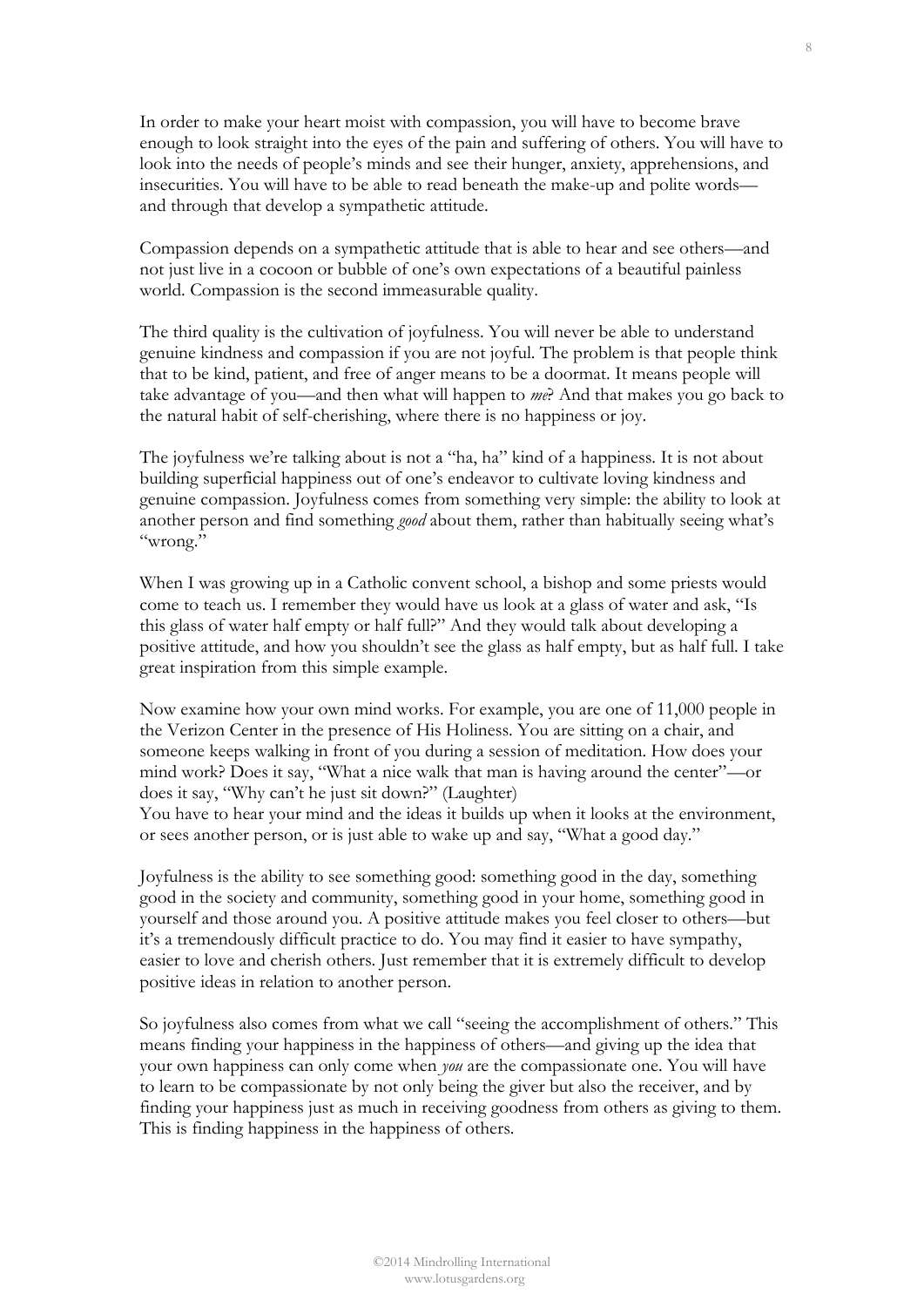This makes you more open to accepting the world as it is, rather than cultivating compassion with conditions: "I'll give you loving kindness, but you'll all have to behave and respond to my conditions." Therefore this is said to be one of the most important qualities to cultivate.

The fourth quality to cultivate is equanimity. The building up of aspiration bodhichitta begins with an unbiased attitude. Bias, here, means directing your loving kindness only towards those people you get along with, but not reaching out to the people you don't like. It is very important that loving kindness does not become biased.

Gradually, too, make sure that your loving kindness doesn't become aggressive—which means pushing your kindness down the throat of someone who is saying, "No, I don't want your loving kindness." Loving kindness has to be free from any such aggressive or ambitious projects you may have.

The antidote to partiality, deception, aggressiveness, and ambition is compassion. For your loving kindness to be genuine, reflect more and more on the pervasive suffering and pain that others are going through. You will find this decreases any aggressiveness or bias that may develop in loving kindness.

When this unbiased attitude of equanimity, free from every partiality, is brought into the previous three qualities, these then are the "four immeasurable qualities."

## **Being Realistic**

*In the end, virtue is nothing other than good actions of body, good actions of speech, and good actions of mind in the form of positive thoughts.* 

When we talk about bodhichitta in the context of the Buddhist teachings, we always talk about "*all* sentient beings": relieving all sentient beings from suffering, and liberating all sentient beings. This is a very good focus to have—if you can do it, very good. But let's be a bit realistic. Let's try to start at home. Start with the person sitting next to you. Start with the person who didn't get their kusha grass or protection cord.

Many of you have had the good fortune to learn meditation. But you have to know that meditation has to be channeled; it has to be directed towards cultivating bodhichitta. As His Holiness said this afternoon, just as you cannot satisfy a hungry person by meditating on food, simply meditating on bodhichitta will not be that helpful. Simply visualizing or believing in bodhichitta will not cultivate kindness.

Kindness depends on virtue. And in the end, virtue is nothing other than good actions of body, good actions of speech, and the good actions of mind in the form of positive thoughts. So let's start by trying to leave here tonight more decently resembling people who have heard His Holiness's teachings on shunyata, and spent an evening reflecting on the topic of bodhichitta.